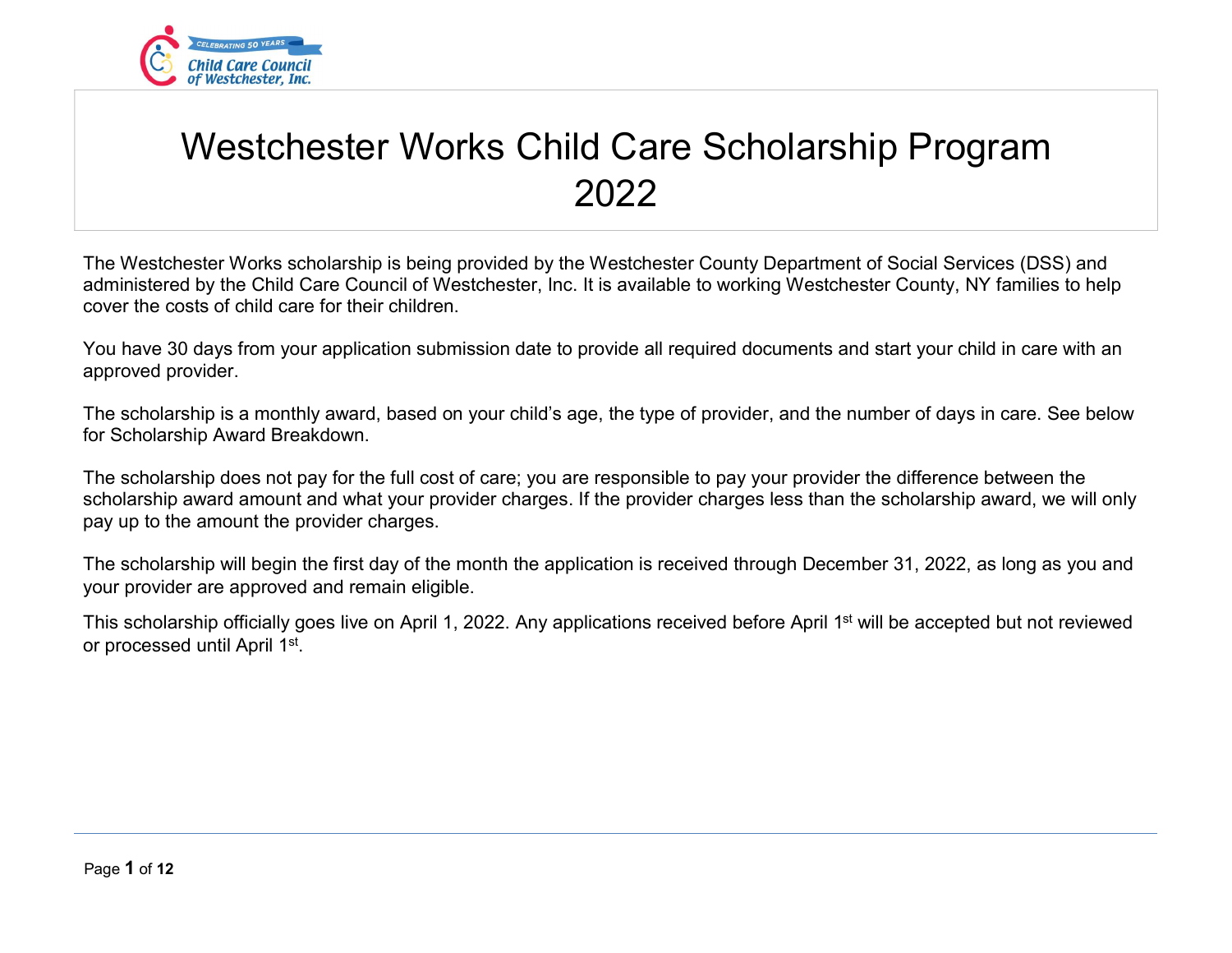**Child Care Council** of Westchester, Inc. INVESTING IN OUR CHILDREN'S FUTURE

#### Scholarship Award Breakdown

Funds will be distributed based on the child's attendance in the following manner:

- Full monthly award will be received if child attends at least 16 days of the month.
- Partial monthly award will be received if child attends less than 16 days of the month.
- Please note for school-age children the rates change during the school year and summer months (July/August).
- Scholarship ends December 31, 2022.

| Centers,                               |                                        | <b>Infants</b><br>under 2 years old       |                                        | Toddler<br>2 years old                    | <b>Preschoolers</b><br>3 & 5 years old |                                           | School-Age<br>6 years and over  |                                           |
|----------------------------------------|----------------------------------------|-------------------------------------------|----------------------------------------|-------------------------------------------|----------------------------------------|-------------------------------------------|---------------------------------|-------------------------------------------|
| <b>School Age Programs,</b><br>& Camps | <b>Full</b><br><b>Monthly</b><br>Award | <b>Partial</b><br><b>Monthly</b><br>Award | <b>Full</b><br><b>Monthly</b><br>Award | <b>Partial</b><br><b>Monthly</b><br>Award | <b>Full Monthly</b><br>Award           | <b>Partial</b><br><b>Monthly</b><br>Award | Full<br><b>Monthly</b><br>Award | <b>Partial</b><br><b>Monthly</b><br>Award |
| Monthly - all year                     | \$995                                  | \$500                                     | \$925                                  | \$465                                     | \$850                                  | \$425                                     |                                 |                                           |
| Monthly - school year                  |                                        |                                           |                                        |                                           |                                        |                                           | \$765                           | \$385                                     |
| Monthly – summer<br>(July & August)    |                                        |                                           |                                        |                                           |                                        |                                           | \$865                           | \$435                                     |

| <b>Family Child Care &amp; Group Family Child</b> | <b>Infants</b><br>under 2 years old    |                                           | <b>Toddler</b><br>2 years old          |                                           | <b>Preschoolers</b><br>3 & 5 years old |                                           | School-Age<br>6 years and over         |                                           |
|---------------------------------------------------|----------------------------------------|-------------------------------------------|----------------------------------------|-------------------------------------------|----------------------------------------|-------------------------------------------|----------------------------------------|-------------------------------------------|
| Care                                              | <b>Full</b><br><b>Monthly</b><br>Award | <b>Partial</b><br><b>Monthly</b><br>Award | <b>Full</b><br><b>Monthly</b><br>Award | <b>Partial</b><br><b>Monthly</b><br>Award | <b>Full</b><br><b>Monthly</b><br>Award | <b>Partial</b><br><b>Monthly</b><br>Award | <b>Full</b><br><b>Monthly</b><br>Award | <b>Partial</b><br><b>Monthly</b><br>Award |
| Monthly - all year                                | \$820                                  | \$410                                     | \$805                                  | \$405                                     | \$780                                  | \$390                                     |                                        |                                           |
| Monthly - school year                             |                                        |                                           |                                        |                                           |                                        |                                           | \$655                                  | \$330                                     |
| Monthly - summer<br>(July & August)               |                                        |                                           |                                        |                                           |                                        |                                           | \$755                                  | \$380                                     |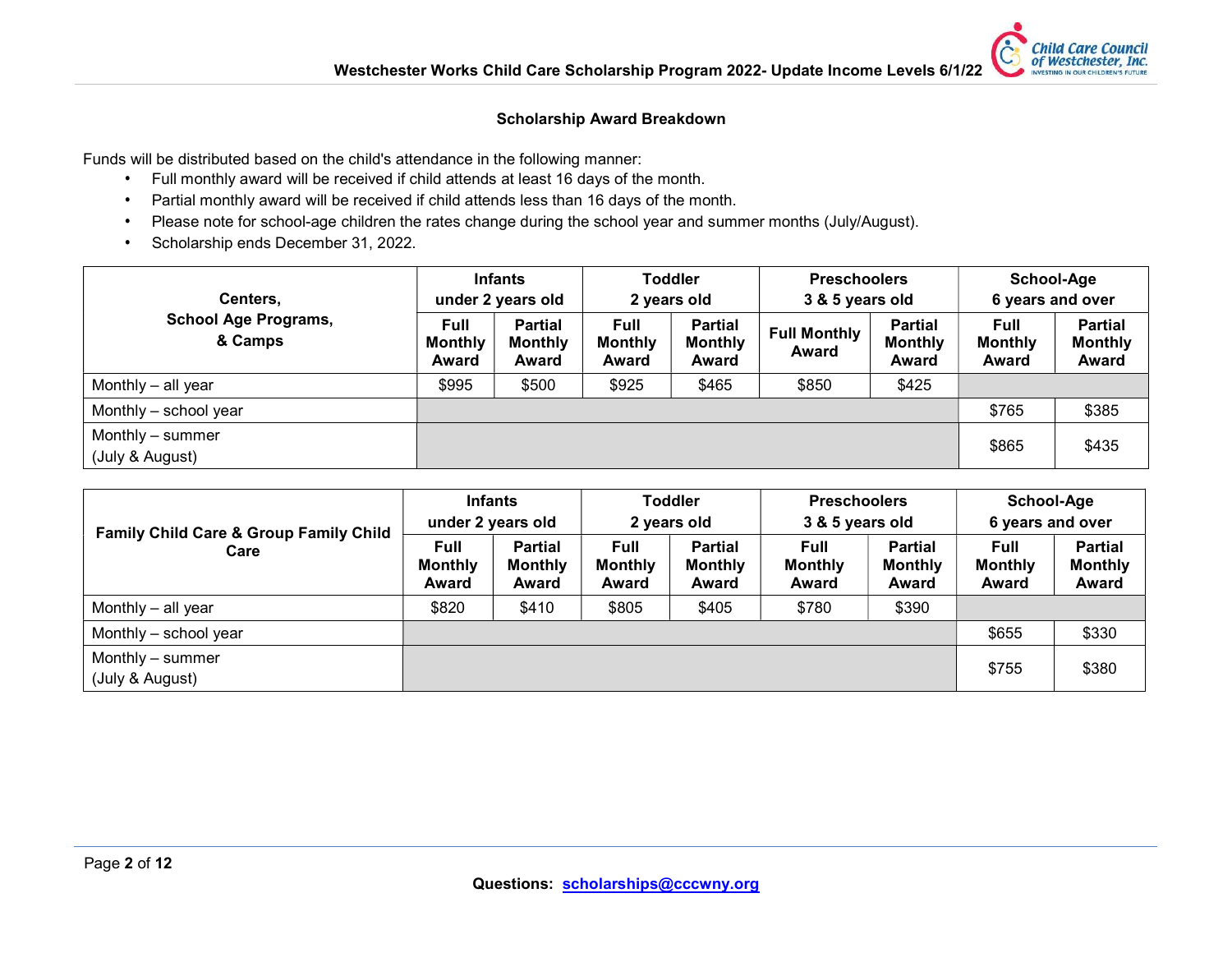

| <b>Informal Providers/</b>                                                      |                                        | <b>Infants</b><br>under 2 years old       |                                        | <b>Toddler</b><br>2 years old             | <b>Preschoolers</b><br>3 & 5 years old |                                           | School-Age<br>6 years and over         |                                                  |
|---------------------------------------------------------------------------------|----------------------------------------|-------------------------------------------|----------------------------------------|-------------------------------------------|----------------------------------------|-------------------------------------------|----------------------------------------|--------------------------------------------------|
| Family, Friend, or Neighbor (FNN) Care<br>is in provider's home or child's home | <b>Full</b><br><b>Monthly</b><br>Award | <b>Partial</b><br><b>Monthly</b><br>Award | <b>Full</b><br><b>Monthly</b><br>Award | <b>Partial</b><br><b>Monthly</b><br>Award | <b>Full</b><br><b>Monthly</b><br>Award | <b>Partial</b><br><b>Monthly</b><br>Award | <b>Full</b><br><b>Monthly</b><br>Award | <b>Partial</b><br><b>Monthly</b><br><b>Award</b> |
| Monthly – all year                                                              | \$535                                  | \$270                                     | \$525                                  | \$265                                     | \$505                                  | \$255                                     |                                        |                                                  |
| Monthly - school year                                                           |                                        |                                           |                                        |                                           |                                        |                                           | \$390                                  | \$195                                            |
| Monthly - summer<br>(July & August)                                             |                                        |                                           |                                        |                                           |                                        |                                           | \$490                                  | \$245                                            |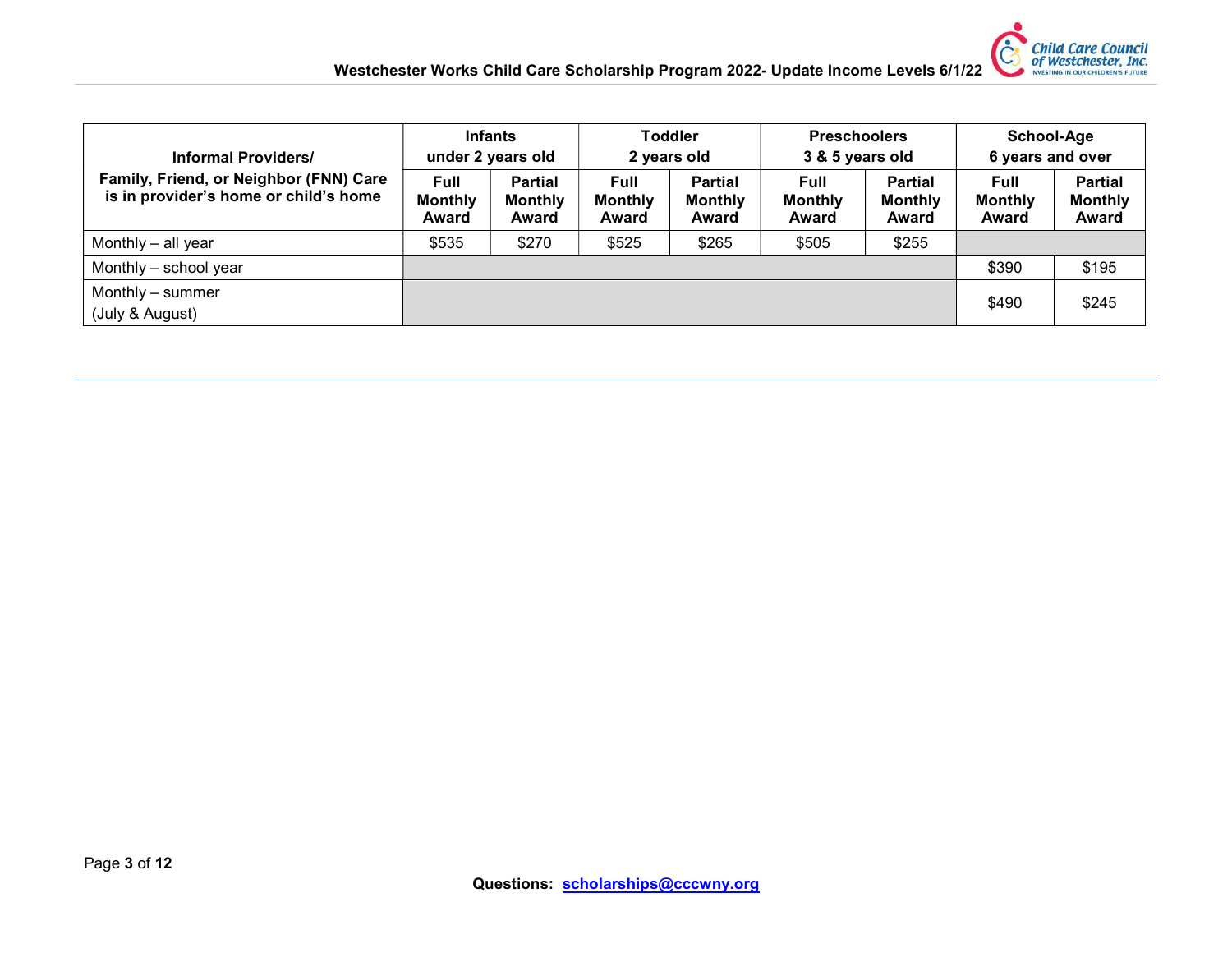

### Eligibility Requirements

- 1. Apply now but no more than 60 days prior to care starting.
- 2. Applicants (all parents in household) must live in Westchester County, be employed at least 10 hours per week, and making at least minimum wage.
- 3. Children must be under 13 years old or under 18 years old with a documented special need
- 4. Child care provider must be located in Westchester County
- 5. This scholarship is open to applicants who do not receive and are not eligible for any other financial assistance for child care through any public or state program.
- 6. Your total gross household annual income must be within the income eligible guidelines listed below. Your household income includes all income, such as wages/salary, child support, SSI, etc.

| <b>Family Size</b> |          | <b>Income Range</b> |           |
|--------------------|----------|---------------------|-----------|
|                    | \$50,353 | to                  | \$63,416  |
| 3                  | \$58,727 | to                  | \$78,337  |
|                    | \$62,438 | to                  | \$93,259  |
| 5                  | \$73,058 | to                  | \$108,180 |
|                    | \$83,678 | to                  | \$123,101 |

- 7. Child care must be in an OCFS regulated program, Dept. of Health Camp with valid permit, or a scholarship-approved exempt/informal provider. It is the applicant's responsibility to confirm if the caregiver, program, or camp if they will accept this scholarship.
	- a. An informal provider is a provider is who not required to be registered or licensed by OCFS. The care can be in the child's home or the provider's home but payment will go to the provider. To be a scholarship-approved informal provider the provider must:
		- 1. Have a satisfactory Sex Offender Registry check
		- 2. Take and complete a free online 5 hour Health & Safety class. A certificate of completion must be submitted within 30 days. This is a free on-line class.
		- 3. Submit a W9 to receive a 1099 at year-end for tax purposes.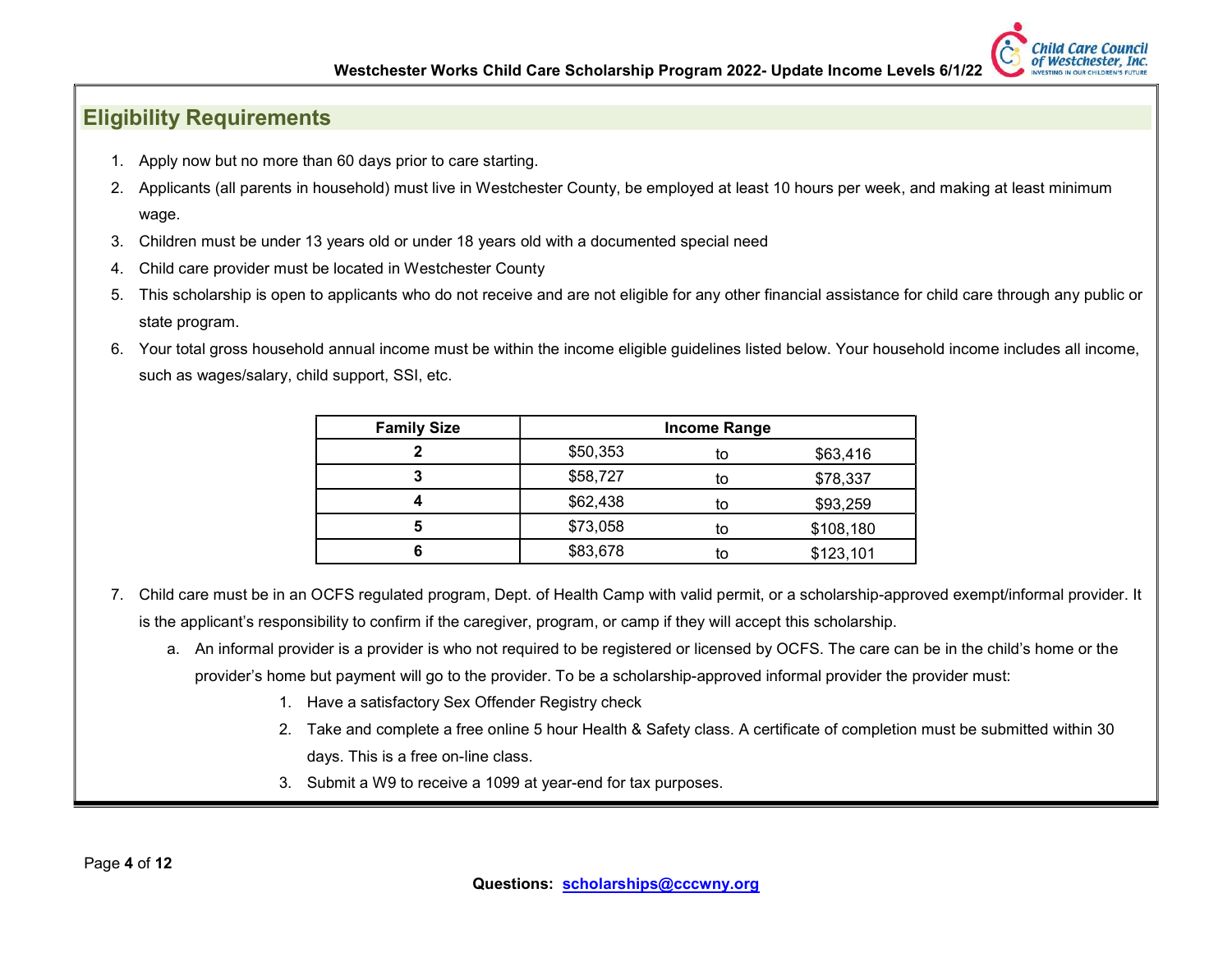

- 4. Agree to and have a pre-approval safety visit for all care in the provider's home; if it is not satisfactory, this individual may not be a provider under this scholarship program.
- 5. After scholarship and provider are approved, agree to at least one unannounced verification of care visit. If care is not verified, scholarship will end.

#### Required Documents:

- 1. Proof of income:
	- a. One month of paystubs. If there is a \$50 difference between paystubs for the month, submit three months of pay stubs.
	- b. If paid in cash, verification of income form or letter from employer stating gross income and schedule (email scholarships@cccwny.org to request a verification of income form).
	- c. If self-employed, self-employment worksheet and when applicable, quarterly tax business statements. (email scholarships@cccwny.org to request a self-employment worksheet form).
- 2. Proof of home address
	- a. Copy of electric bill, cable bill, or lease.
	- b. If none of the above, contact scholarships@cccwny.org for other options.
- 3. Proof of child's citizenship
	- a. Birth certificate, US passport, etc.
- 4. Proof of provider's eligibility, when using a camp or an informal provider (Can be submitted after application is submitted and/or approved.)
	- a. Camps need to submit their permit
	- b. Informal Providers must submit an Informal Provider Documentation & Verification form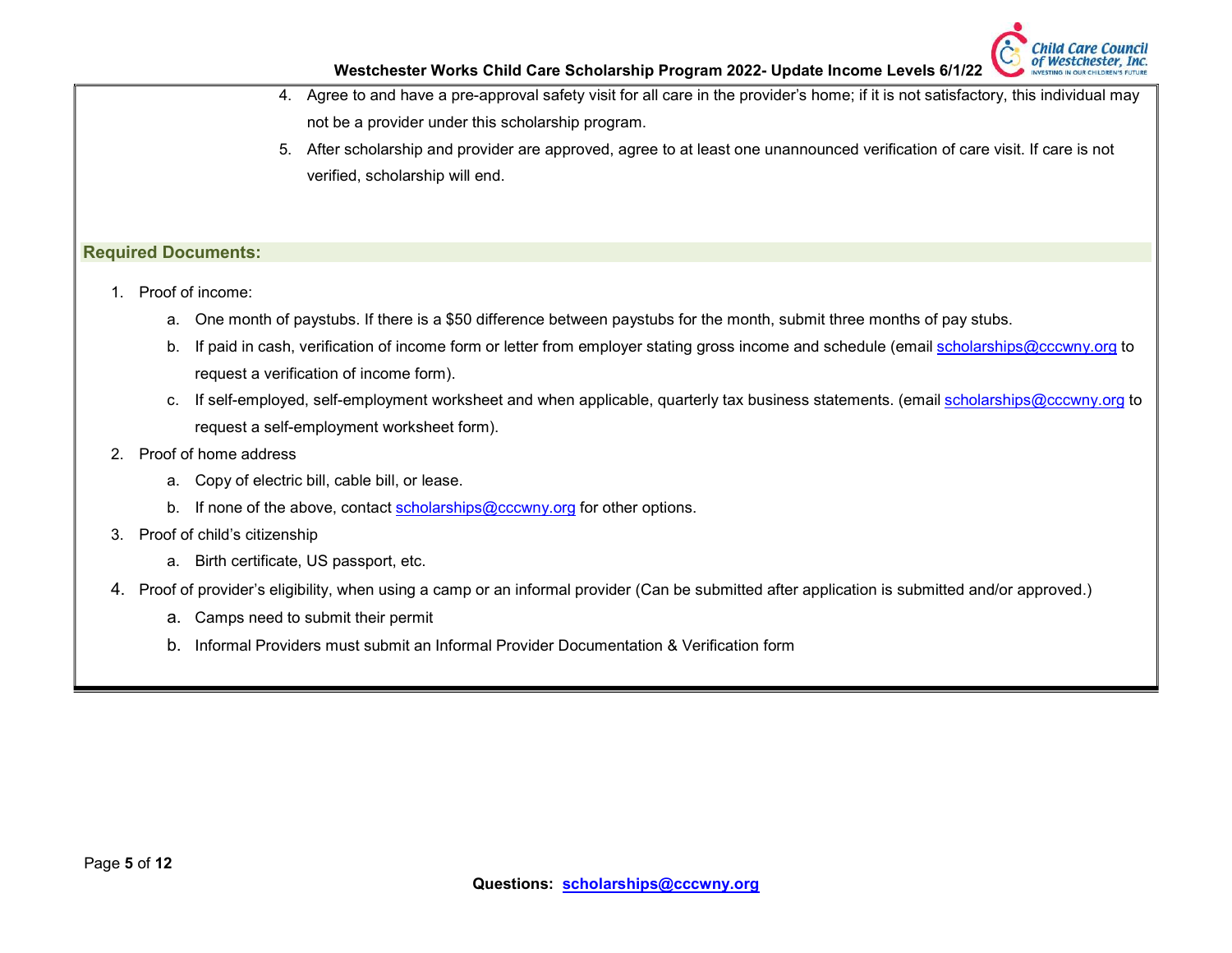

### Westchester Works Child Care Scholarship Program

| <b>Applicant Information</b>     |                                                                                             |
|----------------------------------|---------------------------------------------------------------------------------------------|
| PRINT LEGIBLY!                   | Both parents and/or spouse must be listed on the application if they live in the household. |
| First Name (parent #1)           |                                                                                             |
| Last Name (parent #1)            |                                                                                             |
| First Name (parent #2 or spouse) |                                                                                             |
| Last Name (parent #2 or spouse)  |                                                                                             |
| <b>Street Address</b>            |                                                                                             |
| City, ST ZIP Code                |                                                                                             |
| Cell Phone                       |                                                                                             |
| Home/Work Phone                  |                                                                                             |
| <b>E-Mail Address</b>            |                                                                                             |
| Mailing Address, if different    |                                                                                             |

#### Marital Status

#### Are you? Married | Single or Separated | Cher

#### Household Information

#### LIST EVERY CHILD WHO LIVES WITH YOU.

| <b>Relationship to you</b> | <b>First Name</b> | <b>Last Name</b> | Date of Birth | <b>Sex</b><br>M or F | <b>Needs Child Care</b><br>Scholarship?<br>Yes or No |
|----------------------------|-------------------|------------------|---------------|----------------------|------------------------------------------------------|
|                            |                   |                  |               |                      |                                                      |
|                            |                   |                  |               |                      |                                                      |
|                            |                   |                  |               |                      |                                                      |
|                            |                   |                  |               |                      |                                                      |
|                            |                   |                  |               |                      |                                                      |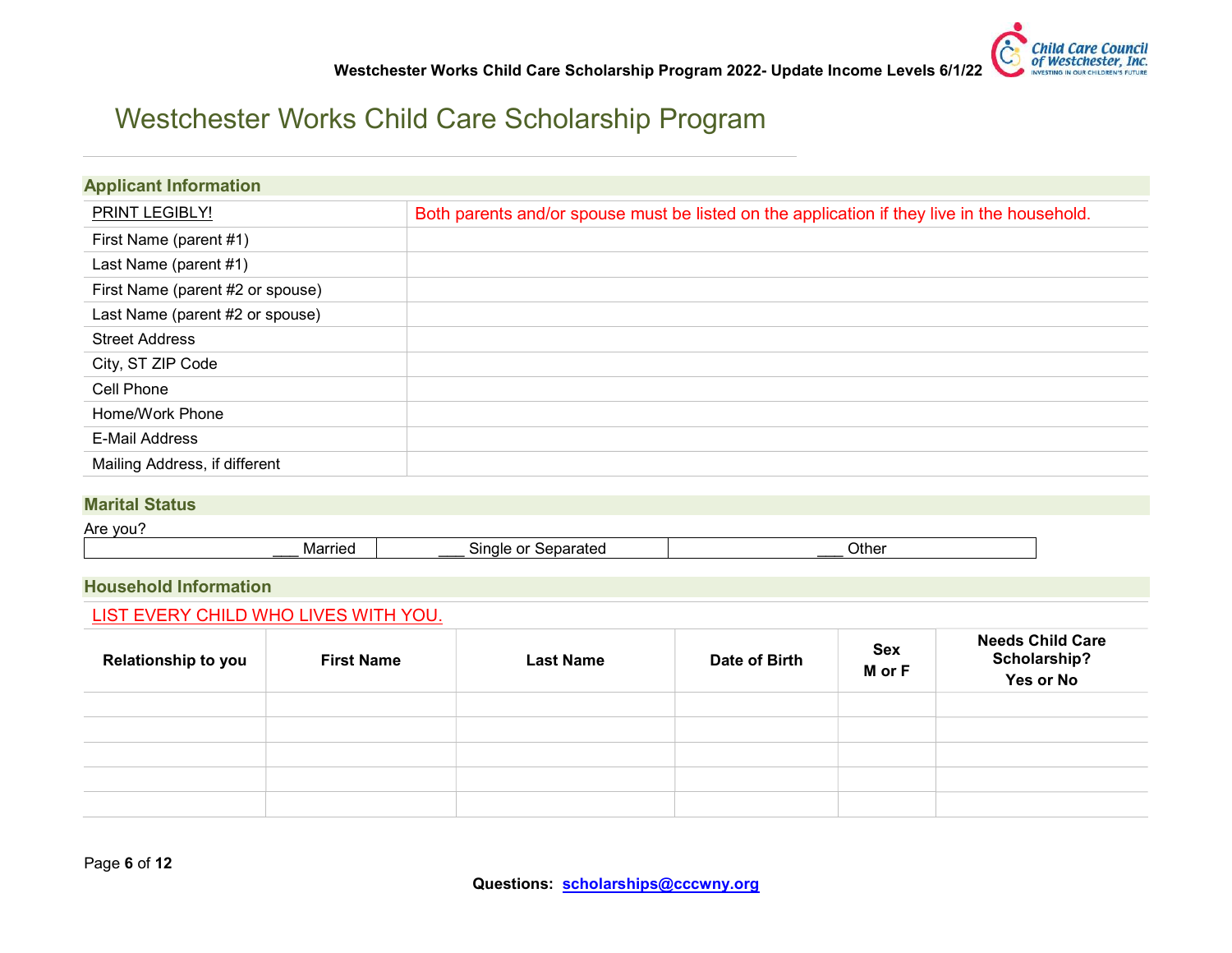

Westchester Works Child Care Scholarship Program 2022- Update Income Levels 6/1/22

#### Your Income Information

| Your Name:                                            |                                                                                  |
|-------------------------------------------------------|----------------------------------------------------------------------------------|
| Employer:                                             |                                                                                  |
| Occupation:                                           |                                                                                  |
| How much are you paid (gross income<br>before taxes)? | $\boldsymbol{\mathsf{S}}$                                                        |
| How often are you paid?                               | <b>Bi-weekly, Every other week</b><br>Weekly<br><b>Bi-monthly, Twice a Month</b> |
| How many hours do you work a week?                    |                                                                                  |
| Do you have any other jobs?                           | No; If yes please provide the same information as above<br>Yes                   |

| Check if you do not have a spouse<br>Check if the 2 <sup>nd</sup> parent does not live in the same household as the child |                                                                                  |  |  |  |  |  |  |
|---------------------------------------------------------------------------------------------------------------------------|----------------------------------------------------------------------------------|--|--|--|--|--|--|
|                                                                                                                           | Income Information – Spouse or Parent #2; if living in same household as child   |  |  |  |  |  |  |
| Spouse/Parent #2 Name:                                                                                                    |                                                                                  |  |  |  |  |  |  |
| Employer:                                                                                                                 |                                                                                  |  |  |  |  |  |  |
| Occupation:                                                                                                               |                                                                                  |  |  |  |  |  |  |
| How much are they paid (gross income<br>before taxes)?                                                                    | \$                                                                               |  |  |  |  |  |  |
| How often are they paid?                                                                                                  | <b>Bi-weekly, Every other week</b><br><b>Bi-monthly, Twice a Month</b><br>Weekly |  |  |  |  |  |  |
| How many hours do they work a week?                                                                                       |                                                                                  |  |  |  |  |  |  |
| Do they have any other jobs?                                                                                              | No; If yes please provide the same information as above<br>Yes $\_\_$            |  |  |  |  |  |  |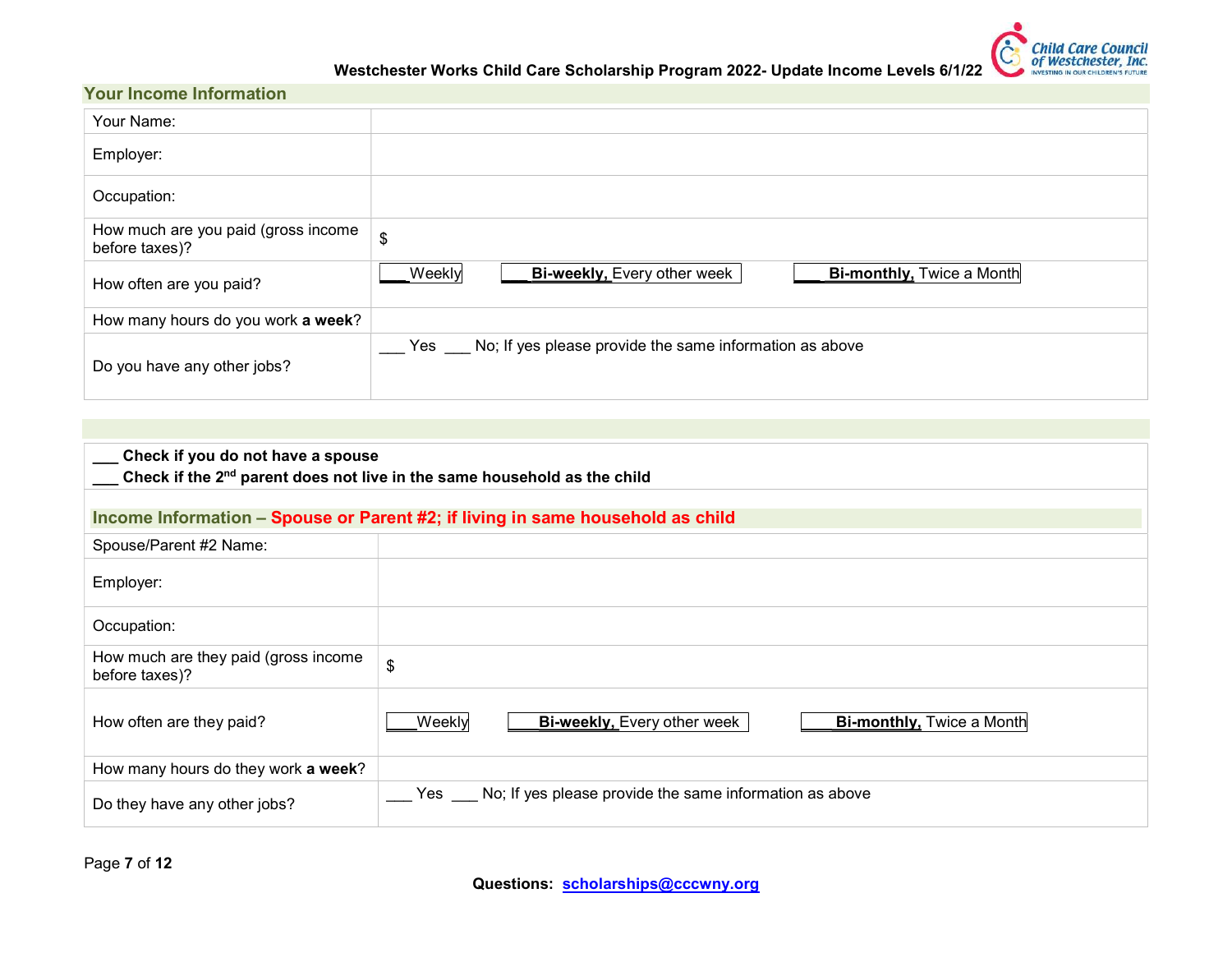

#### Westchester Works Child Care Scholarship Program 2022- Update Income Levels 6/1/22

#### Other Income Information

| <b>Income</b>                                | Yes/No      | If yes, how much & how often (weekly/monthly)? |
|----------------------------------------------|-------------|------------------------------------------------|
| Do you current receive child support?        | Yes<br>. No |                                                |
| Do you or your children current receive SSI? | Yes<br>.No  |                                                |
| Do you have any other income?                | Yes<br>NC   |                                                |

#### Child Care Program/Provider

I do not have child care, Please contact me to help me find child care

#### LIST EVERY CHILD WHO NEEDS THE SCHOLARSHIP.

| Child's<br><b>First Name</b> | Program/Provider Name | <b>Program Address</b><br>(where the care is provided) | <b>Provider's Email</b> | License/Registrati<br>on # if using an<br><b>OCFS</b> regulated<br>provider |
|------------------------------|-----------------------|--------------------------------------------------------|-------------------------|-----------------------------------------------------------------------------|
|                              |                       |                                                        |                         |                                                                             |
|                              |                       |                                                        |                         |                                                                             |
|                              |                       |                                                        |                         |                                                                             |
|                              |                       |                                                        |                         |                                                                             |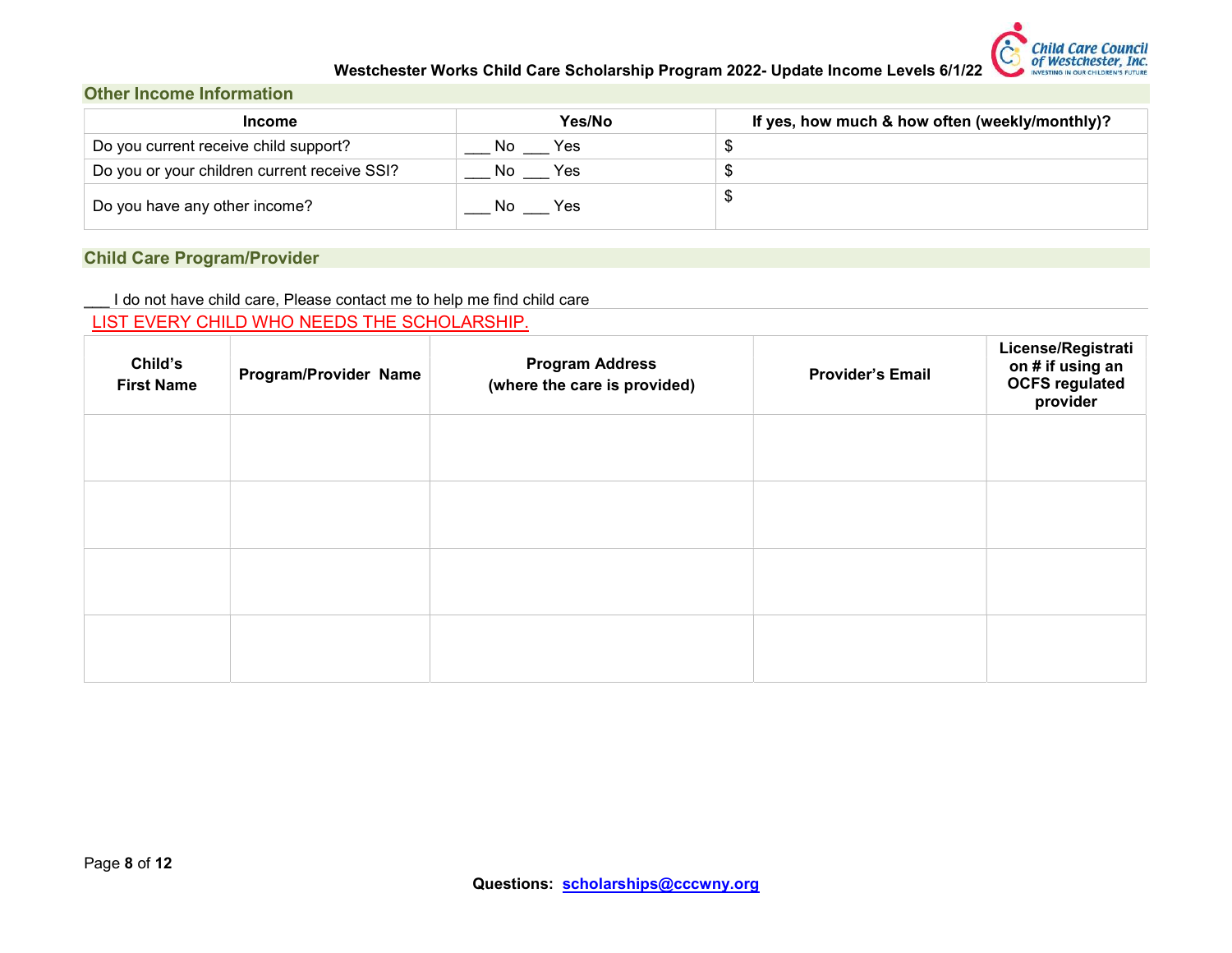

Tell us why you should receive this scholarship

Optional: Please tell us a little bit about your family and why it would be helpful to receive this scholarship.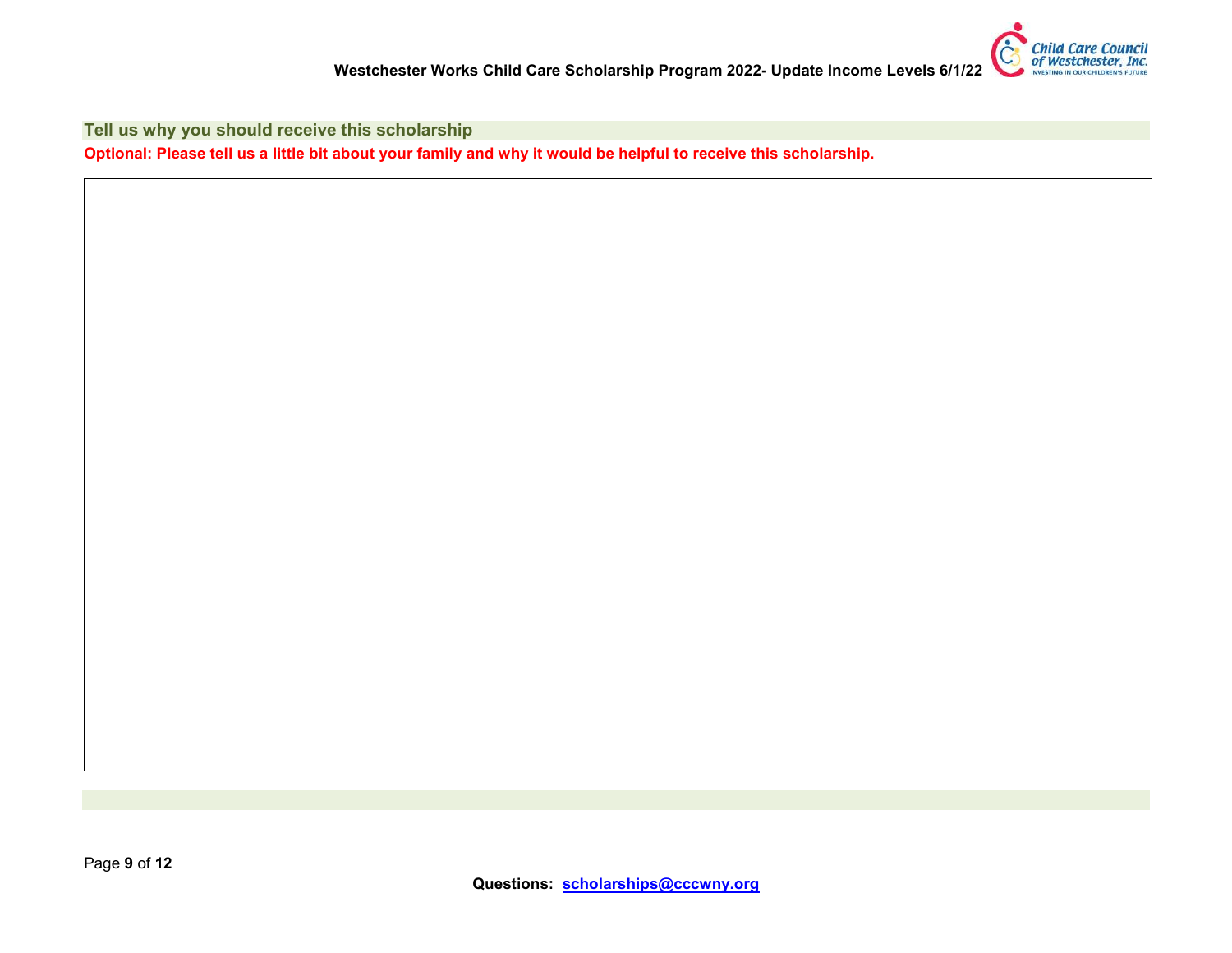**Child Care Council** of Westchester, Inc.



I certify that the information provided in this application is true and correct to the best of my knowledge, and that I have not withheld information. I understand that falsification of the information shall result in termination of the scholarship.

I understand that I have 30 days from the application submission date to provide all required documents and have my child in care. If I do not meet these requirements, I will have to re-apply for the scholarship.

I understand that by submitting this application form, I agree to inform the Child Care Council (CCC) immediately of any change in my needs, income, living arrangement, or address to the best of my knowledge or belief.

I agree to inform CCC immediately of any change in child care arrangements, including where child care is provided, who is providing care, and provider's fees.

I understand that, regardless of my eligibility, this scholarship is only available until December 31, 2022.

I understand that by submitting this application, I agree to cooperate fully with any request to verify or confirm the information I have given or any other request in connection to this child care scholarship. I will provide additional information if it is requested. This may include but is not be limited to submission of documentation such as additional paystubs of parents and/or guardians living in the household, other documents substantiating household income, as well as residency, and children's birth certificates. I will provide such information upon request.

I understand that this scholarship is only available to Westchester County residents and Westchester County providers.

I understand that if I choose a family, friend or individual to care for my child, they have to be approved as a scholarship approved informal provider.

I understand that the provider must submit attendance and if it is not provided within 30 days of the month end, the scholarship will not be paid for that month and you will be responsible for that monthly payment.

I understand that if my provider does not fulfill their requirements, within the appropriate timelines, I may lose my scholarship and will have to reapply. The provider may be required to return the scholarship already paid.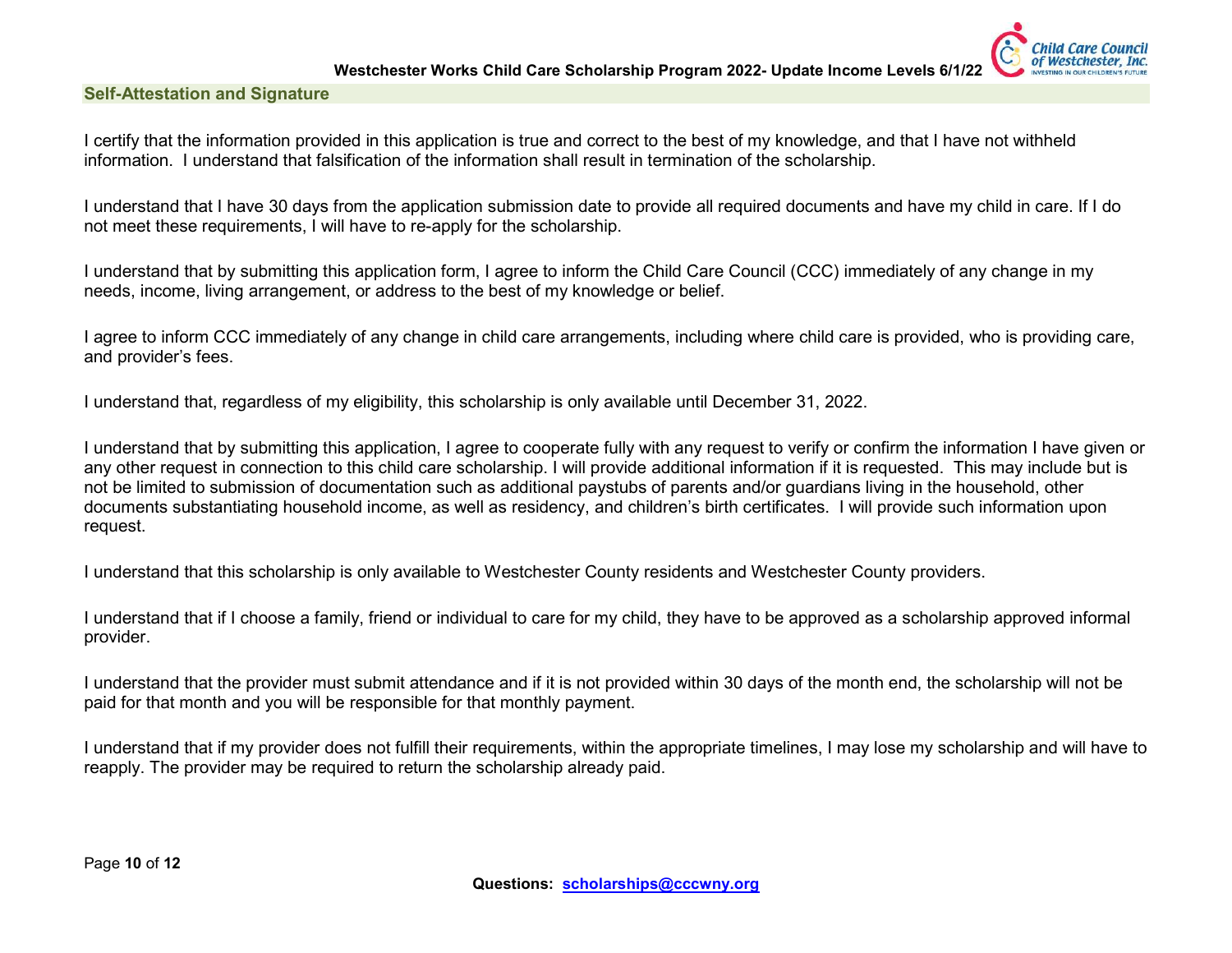

Westchester Works Child Care Scholarship Program 2022- Update Income Levels 6/1/22

| Name (printed) of Parent #1 |  |
|-----------------------------|--|
| Signature of Parent #1      |  |
| Date of Parent #1           |  |
| Name (printed) of Parent #2 |  |
| Signature of Parent #2      |  |
| Date of Parent #2           |  |